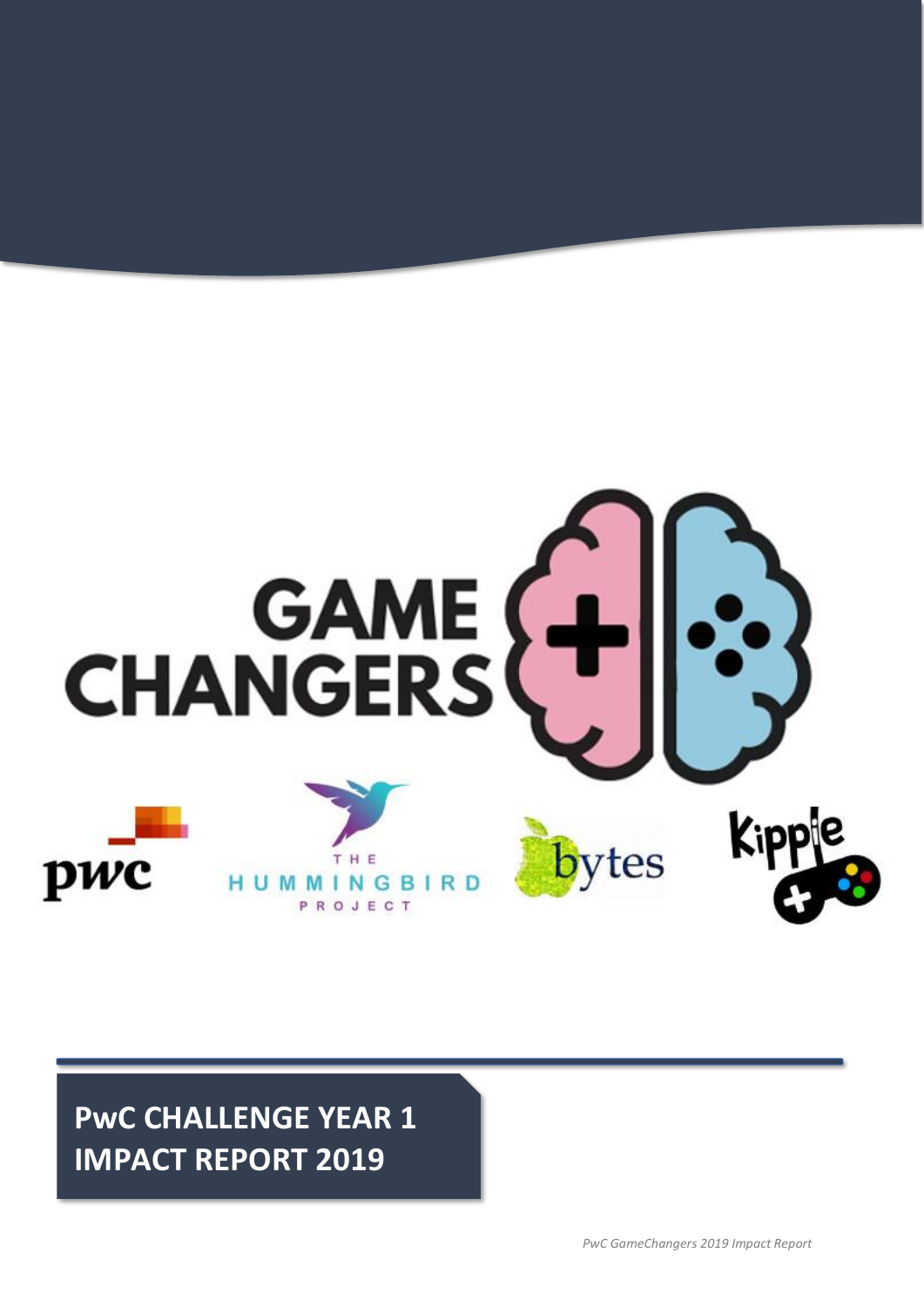# **The PwC Challenge 2019 – A GameChanger**

# **Background to the Challenge**

PwC put out a call to action across all organisations in the CVSE sector in Northern Ireland in October 2018 – to create a collaborative project that would tackle the issue of suicide within North and West Belfast. The Hummingbird Project joined forces with Bytes and Kippie to deliver a programme to 45 young people in this area. This partnership would deliver group sessions, spread across the year, that encompassed youth work personal development, emotional resilience training, training of peer mental health champions and development of a gaming platform that reflected the participant groups lived experience of mental health and suicide prevention.

## **Engaging with the participants**

One of the key engagement factors in the design of the project and the formation of the partnership, was that Bytes were already embedded in the geographical area where the project wanted to have impact. Bytes were well informed and had long standing connections with groups and organisations in the the North and West Belfast area and were very aware that there were many entry points where the project could engage directly with participants who were highly vulnerable to suicide risk and impact. After discussing possible options, the partnership decided to engage with two groups of young people – members of Clonard Youth Centre and residents of Flax Foyer. Before the final submission of the project proposal, the partnership had conducted a pre-engagement session with both groups, to capture some of the experiences these young people had had with suicide and co-develop the structure and delivery content for the project, to ensure we were going to provide them with really impactful content and remove barriers to engagement.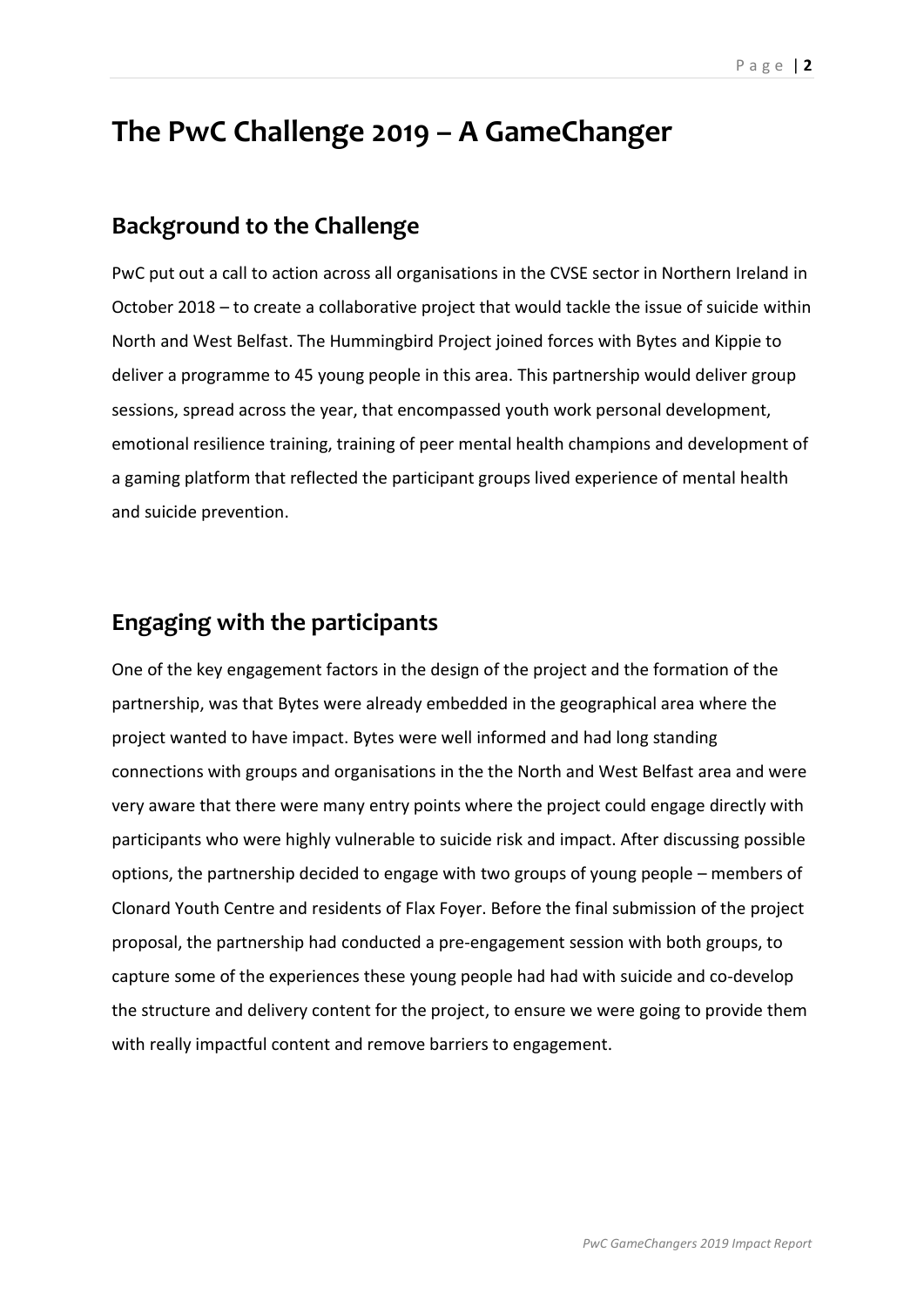# **Emerging factors from two participant groups**

Delivery of the group sessions commenced in March 2019.

### **Clonard Youth Club**

The participant group from Clonard ranged in age from 15-18. These young people participated in different activities and projects in Clonard youth centre up to 6 nights a week. They all came from west Belfast and knew each other well from their youth club membership. Normally participation in the group sessions could range from 15-25 participants per session, depending on other commitments including school activities, sports clubs and other youth project participation.

### **Flax Foyer**

The participant group from Flax foyer ranged in age from 18-24. They had all become residents of the foyer because of various adverse experiences and risk factors which led them to becoming homeless and in need of supported living. The participants came from various geographical areas before becoming residents and from differing previous living arrangements – juvenile care homes and detention centres, fractured family living, kinship and foster care and independent living. For many of our participants, they were not accustomed to spending time with each other, and were very uncomfortable in a group setting. Few of them had participated in a project group before.

### **Response to need**

As we finished the first quarter of the delivery year and completed the emotional resilience group sessions with participants, it became clear that there was a much higher level of risk factors and barriers to emotional wellbeing for the Flax Foyer group than Clonard Youth Centre. While the Clonard participants had high levels of connectivity through school, family and youth activities, the Flax participants had virtually no connectivity to each other, or to community or statutory supports. The Clonard participants were very used to group work, were able to grasp to concepts of emotional resilience and draw upon wellness tools and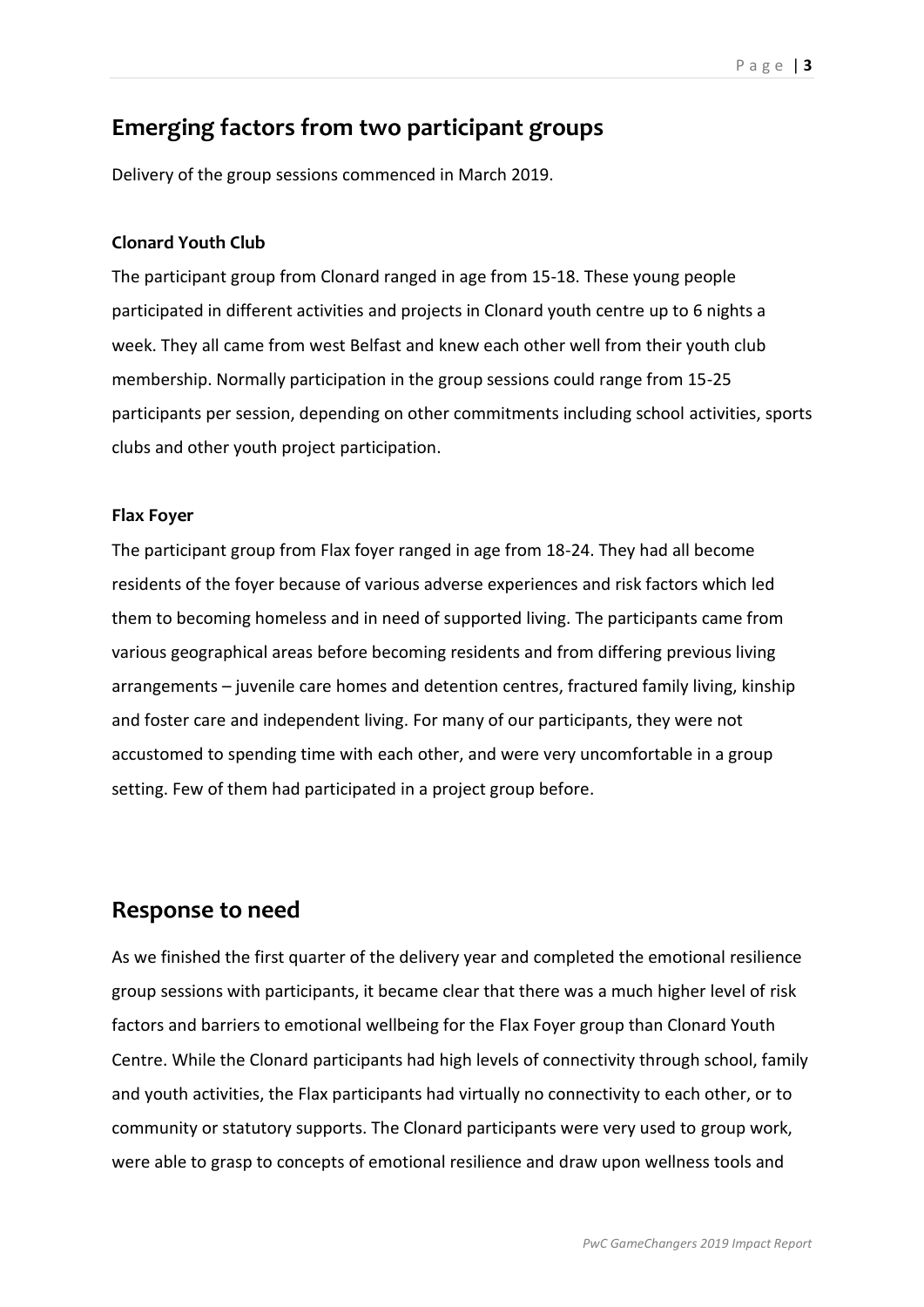supports readily, the Flax participants were completely disenfranchised, despondent and had no trust that there were services and communities available that understood their circumstances and could offer them support to improve these and their broader emotional wellbeing. The Flax participants saw very little ability in themselves to change their own future and develop hope and purpose in their lives. For many of these participants, suicide was a valid, inviting solution to what they saw as insurmountable barriers, and one which they considered regularly and in many cases had attempted in the past.

The partnership had regular monthly meetings with key management partners in the PWC team. As part of the continuous feedback and co-development of the project, the issues that the Flax participants were facing were reported and discussed. It was clear to the project team that these young people had little or no support to address their individual barriers and traumas in a meaningful way, with most never having engaged in 1-2-1 support of any kind before. It was decided that to truly have impact with these individuals and address their vulnerability to suicide, their barriers and negative experiences, the project had to provide an opportunity for the participants to engage in 1-2-1 recovery mentoring sessions with The Hummingbird Project. These mentoring sessions would allow each participant to share some of their traumatic childhood experiences, set goals, reconnect them with an infrastructure of statutory and community supports to address a range of health, social and economic issues and co-create realistic action plans to give them hope, purpose and control over their future.

All participants in the Flax group who had participated in the emotional resilience sessions were offered the opportunity of 1-2-1 recovery mentoring. Of the total participant group, 90% engaged with 1-2-1 sessions. Of the total participant group 80% continuously engaged in 1-2-1 sessions throughout the entire duration of the programme.

### **Deep dive of adverse experiences**

As The Hummingbird Project began engagement on a 1-2-1 basis, our first objective was to spend time with each individual to gain insight and understanding of their background, what they were "bringing into the room" as regards trauma and barriers that were going to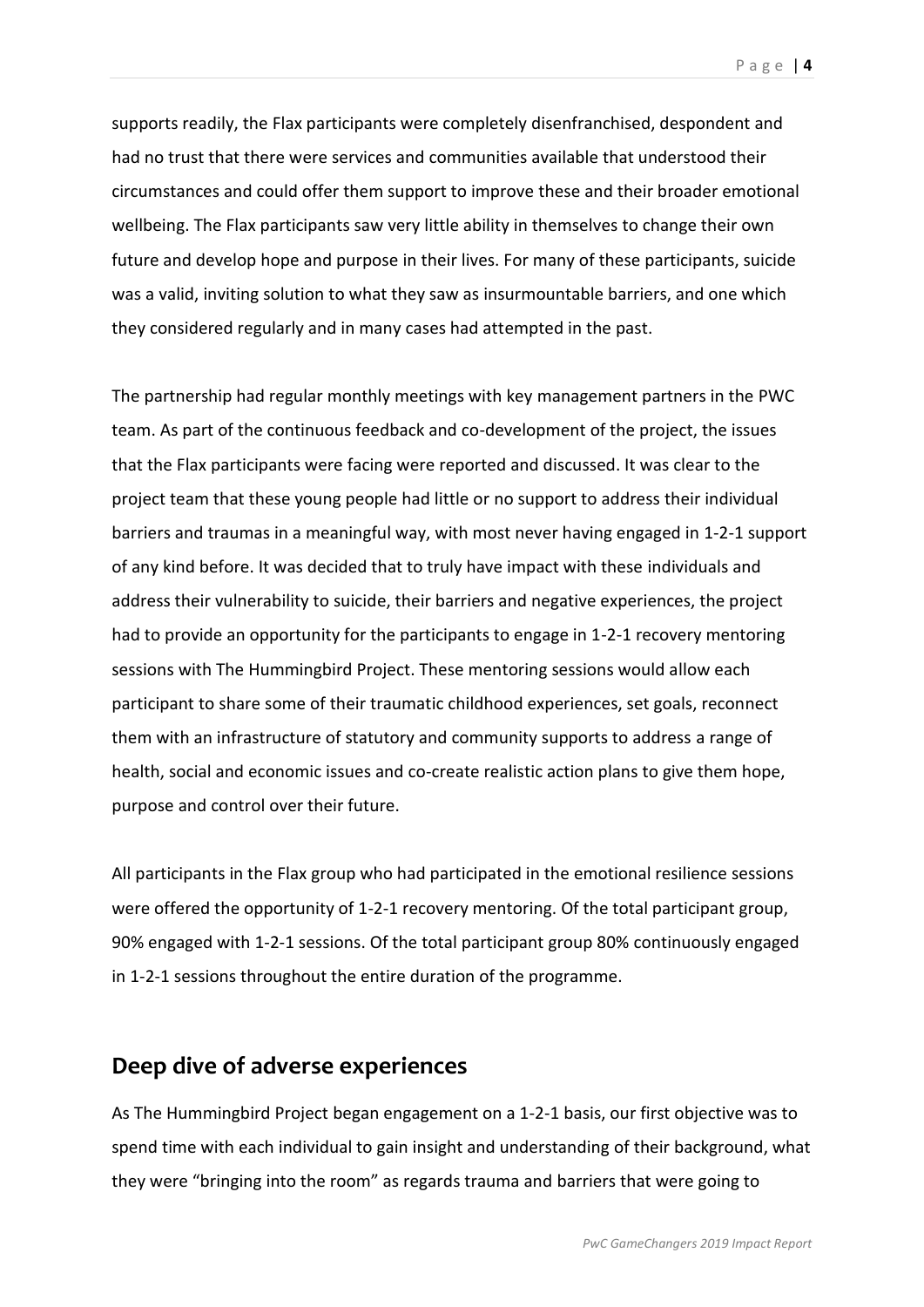impact their decision making for the future and had affected them during their developmental years.

As well as being very flexible around when, where and how these sessions were delivered to encourage engagement and trust, we also had to be acutely aware that very often, they had never disclosed these difficulties to a professional before. The Hummingbird Project's lived experience approach was absolutely vital as part of this process, with extremely high scepticism from all participants that they would be judged or discarded due to their history and current challenges. Their experiences with professional or statutory services were predominantly negative and reported that any community groups or projects they had experienced, hadn't provided them with the support they needed to address these issues. As part of our initial assessment process, we determined what, if any, adverse childhood experiences (ACE's) each individual had endured.

The table below captures these experiences.

#### Table 1. ACE's

| <b>Adverse Childhood Experience</b>                     | Percentage of 1-2-1<br><b>Participants affected</b> |
|---------------------------------------------------------|-----------------------------------------------------|
| Physical abuse                                          | 78%                                                 |
| Sexual abuse                                            | 33%                                                 |
| Emotional abuse/neglect                                 | 100%                                                |
| Concerns/confirmed physical neglect                     | 89%                                                 |
| Separation from parents/carers                          | 100%                                                |
| Witness violence towards parents/carers                 | 78%                                                 |
| Problem drinking/drug use by parents/carers             | 89%                                                 |
| Parents/carers have mental health problems/illness      | 78%                                                 |
| Member of household in prison                           | 22%                                                 |
| Member of household has serious illness/disability      | 33%                                                 |
| Parents/carers always arguing                           | 100%                                                |
| Financial problems/poverty                              | 100%                                                |
| Family impacted by neighbourhood/troubles related crime | 56%                                                 |
| Family involvement in crime                             | 44%                                                 |
| Involvement in crime / conviction                       | 33%                                                 |
| Bereavement due to suicide                              | 100%                                                |

All participants had experienced at least 10 of the 16 identified adverse experiences under the age of 18.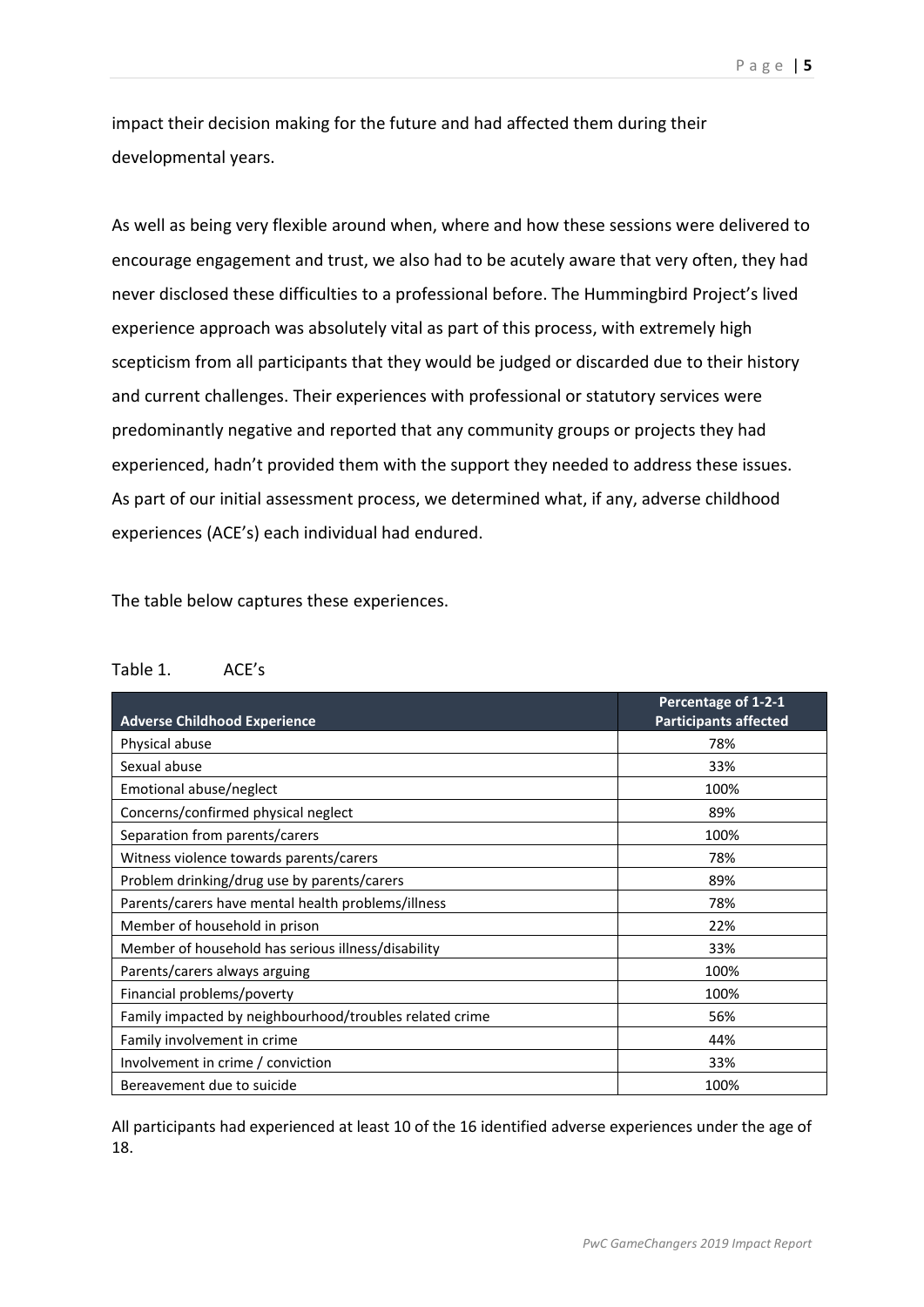## **IMPACT**

# **Challenges and goals achieved by participants**

Even though all participants came their own set of challenges and goals to achieve, there were many common themes that the participants felt were vital to improving their life circumstances and mental health. The data below captures the common issues that these individuals were facing at the beginning of the programme and at the end of 2019, how far they had travelled in addressing these issues and achieving new goals.

| <b>PRESENTING CIRCUMSTANCES</b>               | % of PARTICIPANTS AT<br><b>BEGINNING OF</b><br><b>PROGRAMME</b> | % OF PARTICIPANTS AT<br><b>END OF PROGRAMME</b> |
|-----------------------------------------------|-----------------------------------------------------------------|-------------------------------------------------|
| Unemployed                                    | 100%                                                            | 55%                                             |
| Not engaged in qualifications/training        | 100%                                                            | 12%                                             |
| No permanent home                             | 100%                                                            | 44%                                             |
| Financial/poverty/debt                        | 100%                                                            | 55%                                             |
| Untreated/un-addressed physical health issues | 44%                                                             | 0%                                              |
| Unaddressed mental health challenges          | 100%                                                            | 0%                                              |
| Violence/behavioural challenges               | 100%                                                            | 22%                                             |
| Disengaged with statutory services            | 77%                                                             | 0%                                              |
| Disengaged with community supports            | 33%                                                             | 0%                                              |
| Class A drug use                              | 77%                                                             | 11%                                             |
| Illegal prescription drug use                 | 66%                                                             | 55%                                             |
| Class B/C drug use                            | 77%                                                             | 66%                                             |
| Involvement in crime/criminal justice system  | 33%                                                             | 11%                                             |

#### Table 2.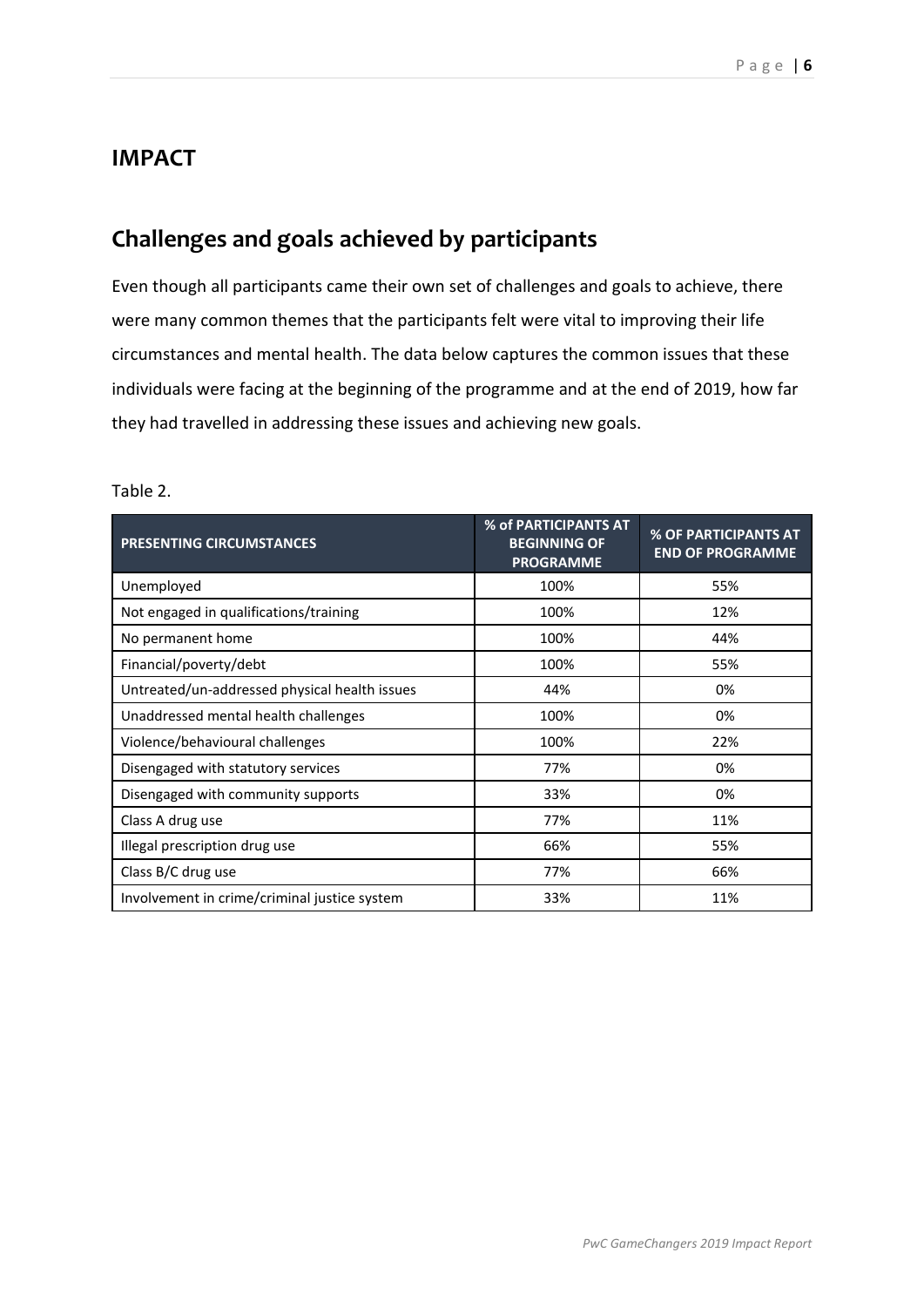

### **Clinical measurement**

### **CORE - 10**

As part of the 1-2-1 mentoring process, the Hummingbird practitioners also used standardised clinical scales at key stages of the programme. The CORE 10 (attached for reference) measures the psychological distress of an individual at any point in time and is measured from 0-40. A lower score indicates lower levels of distress increasing to a maximum of 40, where someone would be considered seriously at risk.

Below is a table of the scores recorded with each 1-2-1 participant beginning, 6 sessions point and current score: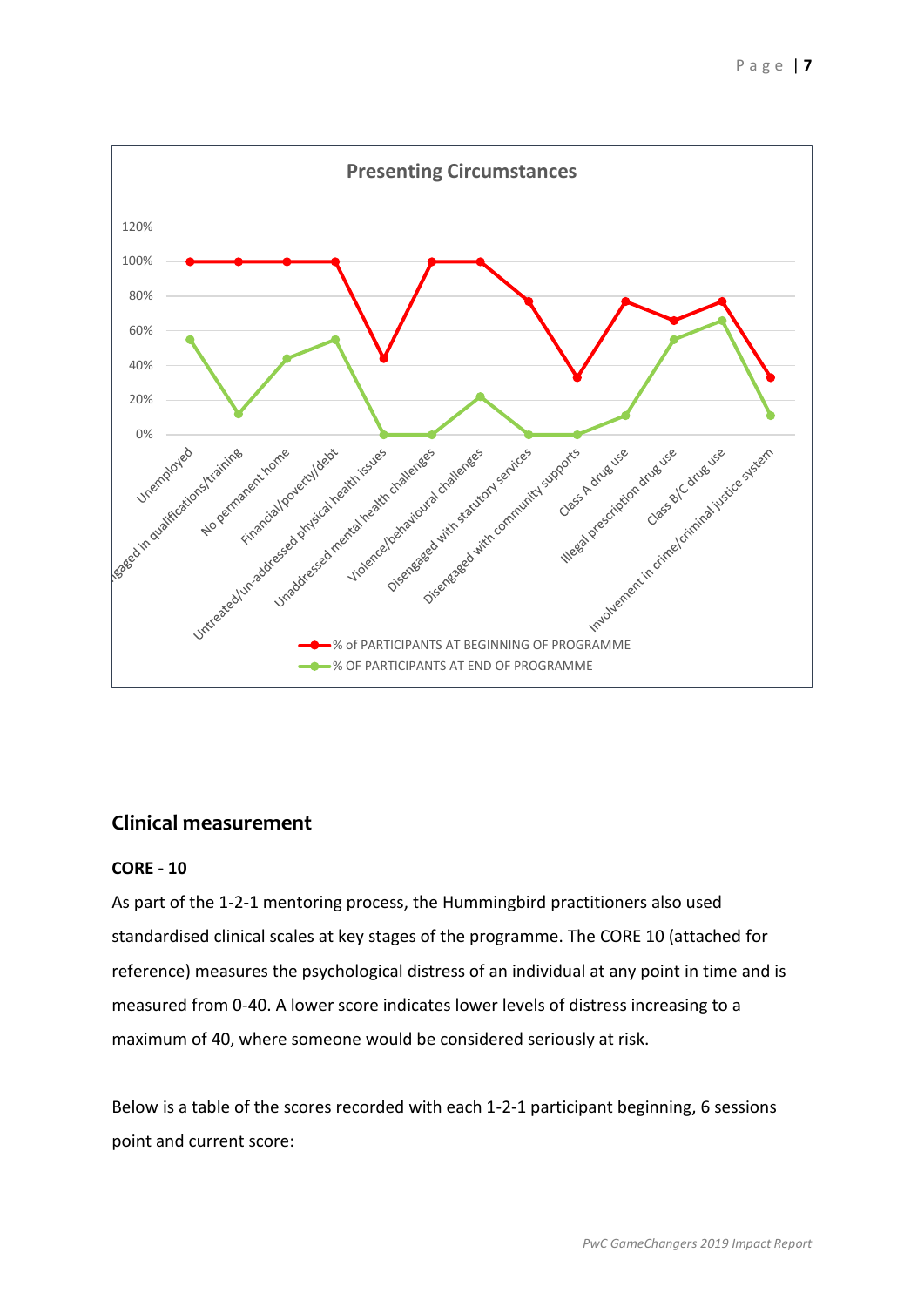| <b>PARTICIPANT</b> | <b>START</b> | <b>INTERIM</b> | <b>MOST RECENT</b> |
|--------------------|--------------|----------------|--------------------|
|                    | 25           | 6              |                    |
| B                  | 22           | q              | 6                  |
|                    | 19           | Ջ              | 11                 |
|                    | 35           | 26             | DISENGAGED         |
|                    | 37           | 15             |                    |
|                    | 31           |                |                    |
| G                  | 29           | 16             | 12                 |
| н                  |              | 19             | h                  |
|                    | 16           |                |                    |

Table 3. CORE - 10 Scores



### **WSAS (Work and Social Adjustment scale)**

Hummingbird Practitioners also recorded clinical scores for Work and Social Adjustment scale (attached for reference). This is a measurement tool that records impaired social and employment functioning from the perspective of the participant, in regards the emotional issues that they are facing. Once again it is measured from 0-40, with lower score indicting less perceived impairment and a higher score indicting that the participant feels impaired to a point of inability.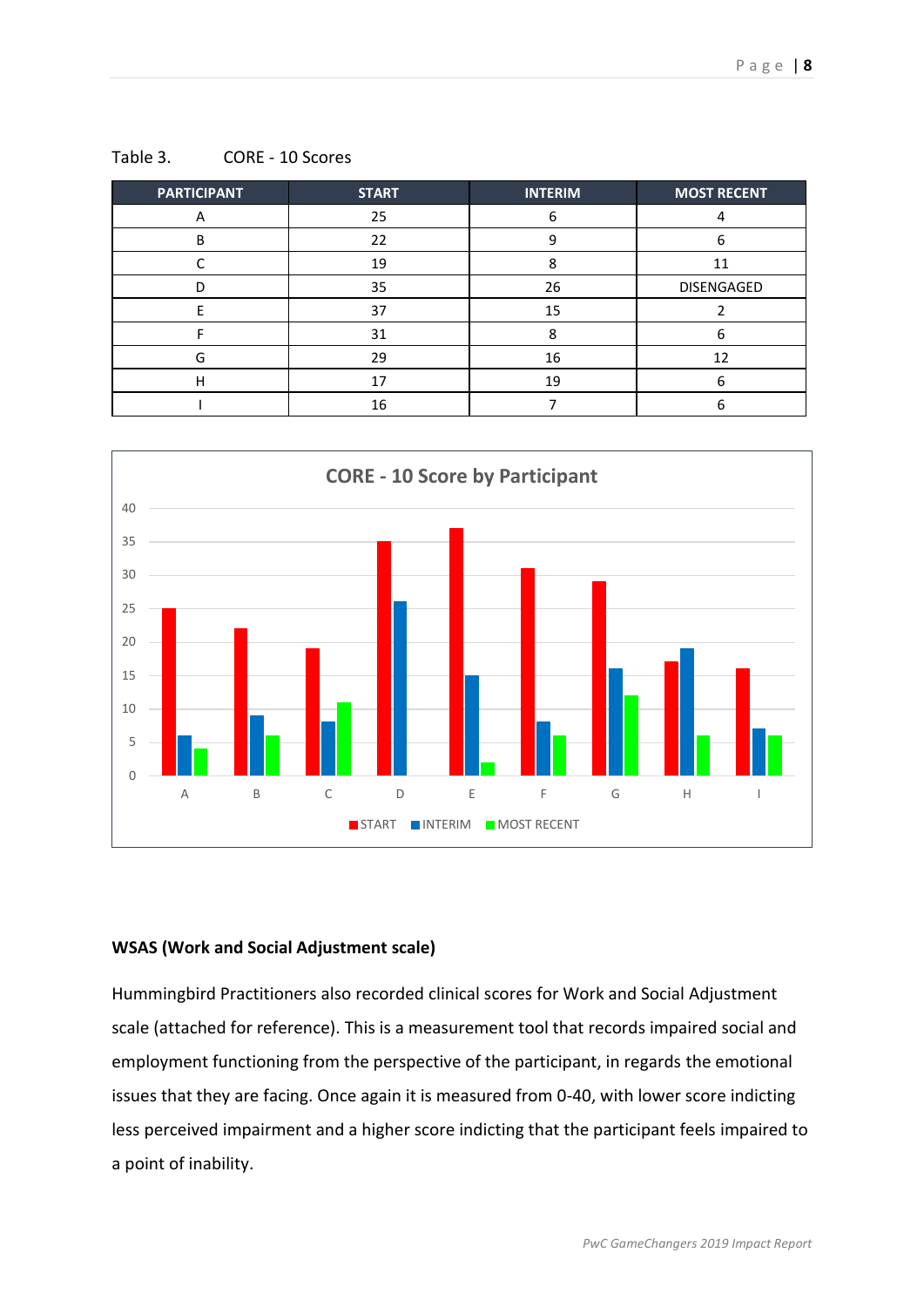Below is a table of the scores recorded with each 1-2-1 participant beginning, 6 sessions point and current score:

Table 4. WSAS Scores

| <b>PARTICIPANT</b> | <b>START</b> | <b>INTERIM</b> | <b>MOST RECENT</b> |
|--------------------|--------------|----------------|--------------------|
|                    | 26           |                |                    |
| B                  | 20           |                |                    |
|                    | 22           | 12             |                    |
|                    | 29           | n              | DISENGAGED         |
|                    | 37           | 15             |                    |
|                    | 34           | 25             | 15                 |
| G                  | 36           | 16             | 12                 |
| н                  | 21           | 16             |                    |
|                    | 16           |                |                    |

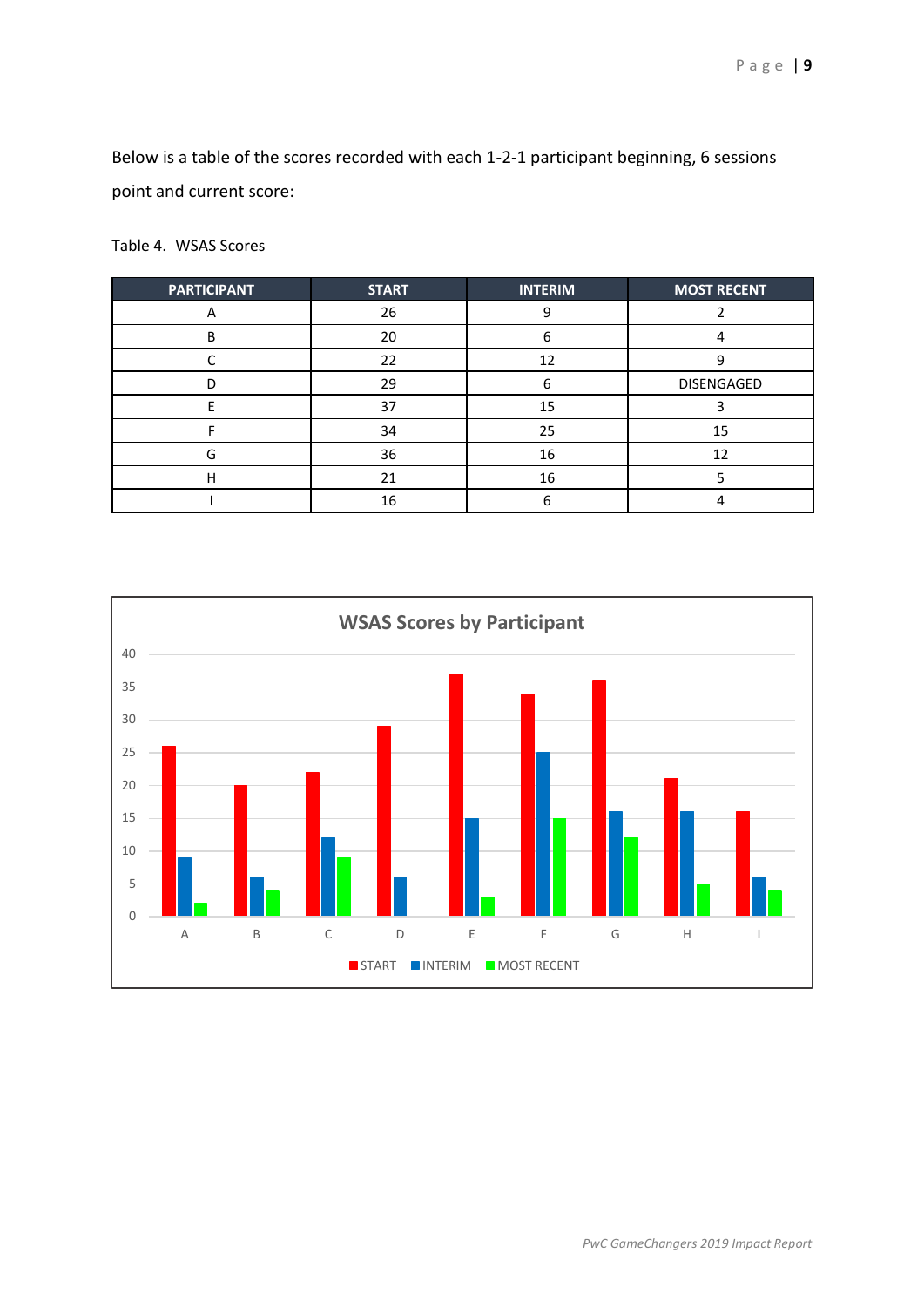# **Developing healthy relationships**

Coming from an ACE background that has been detailed above, all of these participants were dealing with range of complex relationship issues - whether that be with family, partners or friendship groups. Many had very unhealthy and unsteady connections with those around them, with ongoing uncertainty about who they could trust and whether they would be let down. Often they would avoid building or investing in relationships, often displaying "self-sabotaging" behaviour or shutting down connections at the first sign of conflict or perceived judgement and reported feeling more "comfortable or safe" by disconnecting. 77% of the participants were dealing with the impact of an unplanned pregnancy, either as a partner, former partner or parent.

As they progressed through the programme, the acknowledgement of what a healthy, trustworthy relationship looked like and the importance of these relationships as a sustaining factor of recovery rose in all the participants. Many of them formed new boundaries, reached out to family members and moved away from relationships and connections that ultimately made them feel unsafe. By having a greater knowledge of their own wellbeing and what had a positive and negative impact on them, they were better able to manage their emotional reactions to the people in their lives, and take a more measured, long term approach to who they should interact with. This journey is still very much ongoing, but by building resilience skills and understanding of themselves, hopefully this will continue to improve as they transition to adulthood.

# **Examples of support included within the programme**

By focusing on the needs of the participants and taking a person-centred approach, there were a number of elements involved in both the group and individual support provided. Below are some examples of support and barrier removal that were included, and who it was organised/delivered by: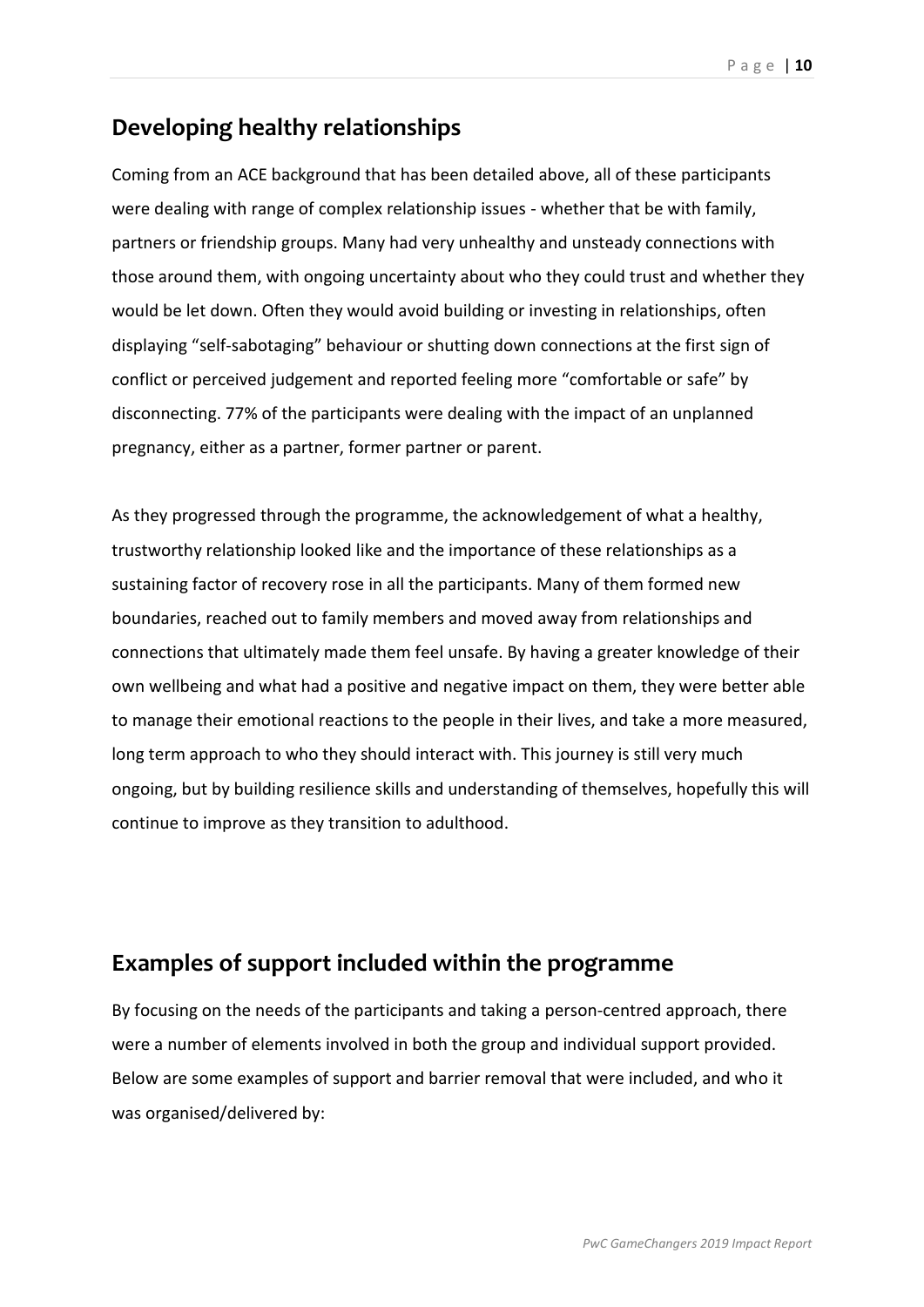### **Group Participation**

- Transport provided to all sessions (All partners)
- Food provided at all sessions (All partners)
- Small training allowance for each session attended (PWC, Bytes)
- Group social activities (Bytes)
- Self-care activities (Bytes, THP)
- Co-Development sessions (All partners)
- Emotional resilience skills training (THP)
- Coding and game development (Kippie)
- Street to scale social enterprise project (Bytes)
- Speaker visits from other community groups (PWC, Bytes)

### **1-2-1 Participation (The Hummingbird Project)**

- Counselling and CBT practices
- Engagement and advocacy with community and statutory supports
- GP and statutory appointment attendance support
- Flexible sessions around time and place dependant on participants need
- Regular phone/message check in to support goal achievement
- Employability support including CV and interview prep
- Referral to specialist services (e.g. addictions, NIACRO, eating disorder)
- Access to small grants from PwC to aid access to training, household necessities and transport to appointments
- Advocacy support to statutory services (e.g. Social services, Benefit agencies and NIHE)
- Action planning and task setting
- 24-hour, ASIST suicide support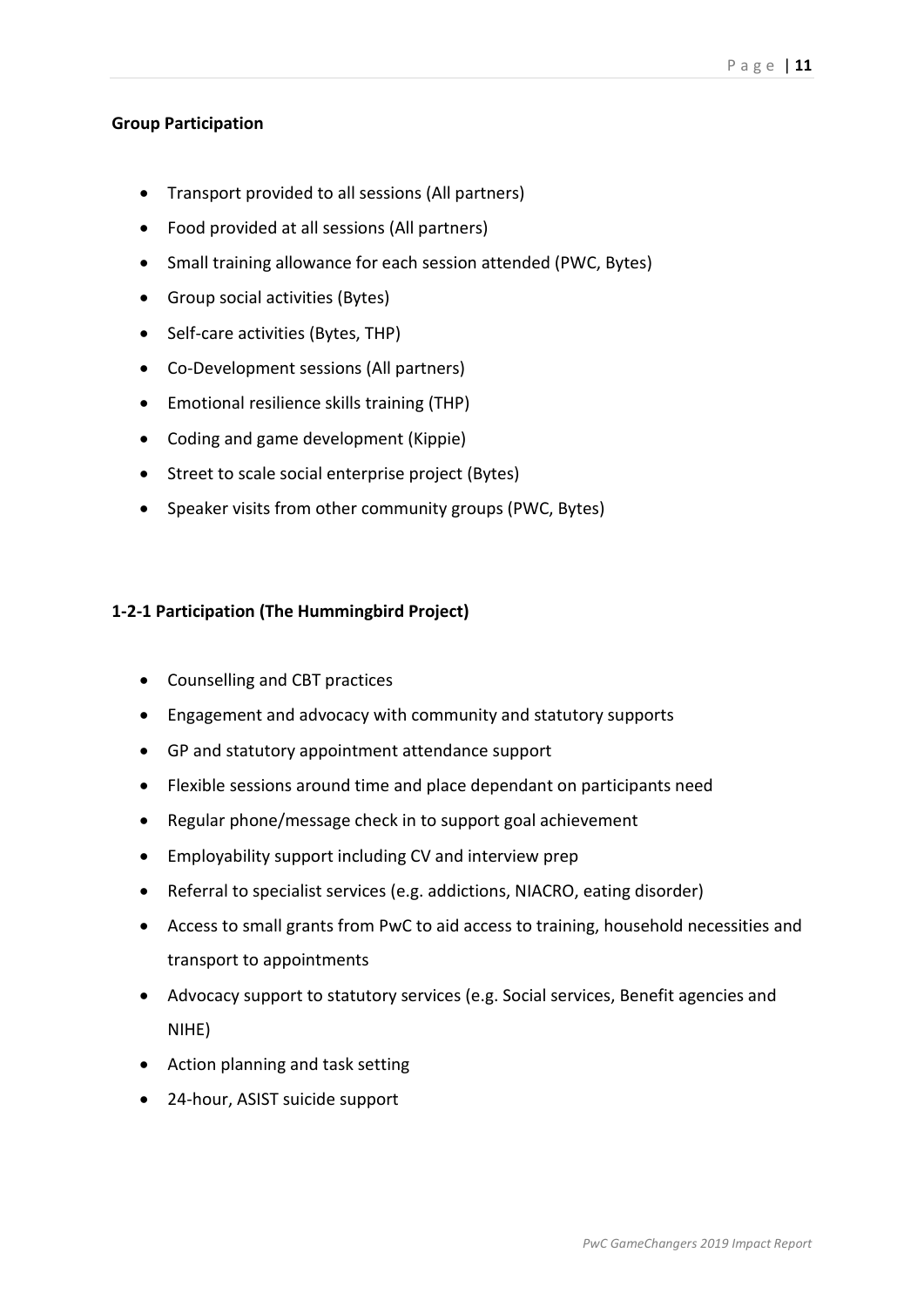### **Conclusions**

There is no doubt that supporting these young people to achieve their goals was a frustrating, complex but ultimately hugely rewarding process. After 7 months of bi-weekly 1-2-1 sessions, they are still very much on a journey to recovery and as many of them are taking on new experiences and challenges, there will still be times were they struggle to cope and use the new supports and healthier choice options that they have gained.

For us, there are 4 aspects of the support that has been provided by the PwC Challenge that has created an environment for these young people to develop emotional resilience and exact change in their lives:

- 1. The lived experience approach to the mentoring process removed barriers of trust and empathy and embedded tolerance and patience when participants were not always making good choices.
- 2. Flexibility and control of sessions dependant on the needs of the participant
- 3. Collaborative relationship between practitioners and participants to set goals and overcome barriers. Responsibility and pace in setting and achieving goals was placed on the participant, giving back control and accountability for their own choices and wellbeing. THP practitioners were there as advocates, supporters and enablers, rather than making decisions or imposing solutions onto the participant.
- 4. The ongoing group sessions running alongside the individual mentoring process created a supportive environment between these young people, where without this they would have been overcoming these challenges in isolation. The peer support of each other when one was struggling and working together to achieve goals within the group sessions was invaluable to increase sociability, compromise and a sense of belonging.